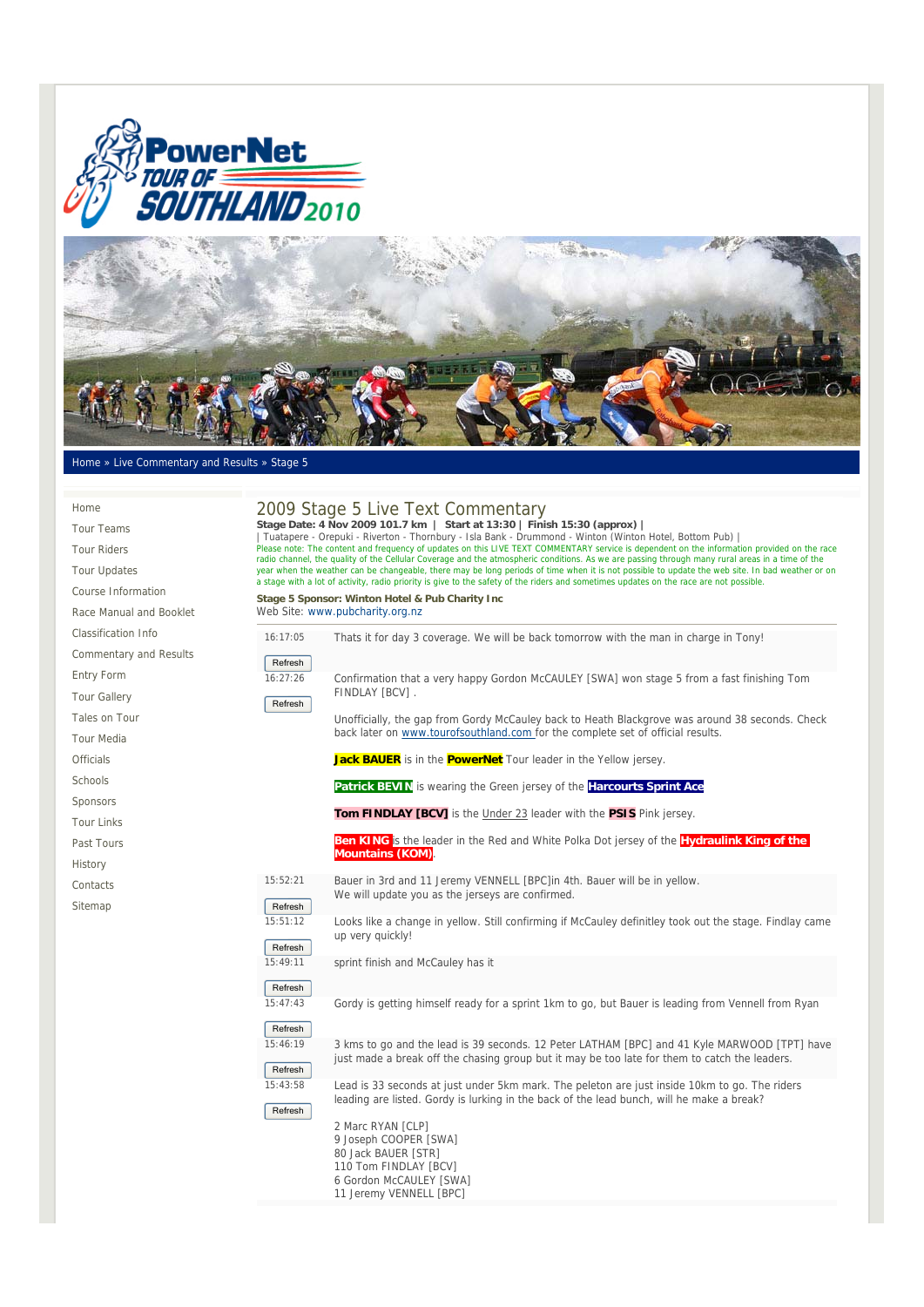| 15:41:38            | 29 seconds lead with 5km to go. Havent had an update for a while but the peleton seem to be a few<br>minutes back.                                                                             |
|---------------------|------------------------------------------------------------------------------------------------------------------------------------------------------------------------------------------------|
| Refresh             |                                                                                                                                                                                                |
| 15:39:49            | lead is 25 seconds and appears to be holding 7km to go.                                                                                                                                        |
| Refresh<br>15:37:31 |                                                                                                                                                                                                |
|                     | Marc Ryan is doing a lot of work up the front                                                                                                                                                  |
| Refresh<br>15:36:50 | 8 kms to go Gap has just gone out to 22 seconds. Riders are:                                                                                                                                   |
|                     | We might be see Bauer in the yellow very soon.                                                                                                                                                 |
| Refresh             | 2 Marc RYAN [CLP]                                                                                                                                                                              |
|                     | 9 Joseph COOPER [SWA]<br>80 Jack BAUER [STR]                                                                                                                                                   |
|                     | 110 Tom FINDLAY [BCV]                                                                                                                                                                          |
|                     | 6 Gordon McCAULEY [SWA]<br>11 Jeremy VENNELL [BPC]                                                                                                                                             |
| 15:35:24            | Leaders are holding their lead now at 16 seconds with 14km remaining. The roads are twisting and<br>turning with the winds alternating between cross and tail.                                 |
| Refresh             | Cooper is working hard for McCauley. In the chasing group 3 riders are doing most of the work. They                                                                                            |
| 15:32:02            | are 17 Ben KING [CST] 26 Heath BLACKGROVE [ZCS] and his teammate 29 Glen CHADWICK [ZCS<br>Riders are on a gentle downhill with the wind behind them. They will turn into a head wind and start |
| Refresh             | to gradually climb. Looks like the leaders are extending their lead on the chasing bunch.                                                                                                      |
| 15:29:19            | 15 kms to go Leaders are approx 15 seconds in front. Joe Cooper is doing a lot of work at the front.                                                                                           |
| Refresh             |                                                                                                                                                                                                |
| 15:28:10            | Sprint Result Updates                                                                                                                                                                          |
| Refresh             | 58.4 km Slink Skins Thornbury Sprint                                                                                                                                                           |
|                     | 41 Kyle MARWOOD [TPT<br>6 Gordon McCAULEY [SWA]                                                                                                                                                |
|                     | 110 Tom FINDLAY [BCV]                                                                                                                                                                          |
|                     | 58.5 km Thornbury Tavern Sprint                                                                                                                                                                |
|                     | 41 Kyle MARWOOD [TPT                                                                                                                                                                           |
|                     | 6 Gordon McCAULEY [SWA]<br>110 Tom FINDLAY [BCV]                                                                                                                                               |
|                     |                                                                                                                                                                                                |
|                     | 58.7 km Thornbury Enterprises Sprint                                                                                                                                                           |
|                     | 6 Gordon McCAULEY [SWA]                                                                                                                                                                        |
|                     | 41 Kyle MARWOOD [TPT<br>110 Tom FINDLAY [BCV]                                                                                                                                                  |
|                     | 78.7 km Drummond Apiaries (Drummond School) Sprint                                                                                                                                             |
|                     | 80 Jack BAUER [STR]<br>6 Gordon McCAULEY [SWA]                                                                                                                                                 |
|                     | 110 Tom FINDLAY [BCV]                                                                                                                                                                          |
| 15:24:57            | 21 kms to go and the new leaders are: Just waiting for a time check. They are travelling at 60 kms an<br>hour                                                                                  |
| Refresh             | 2 Marc RYAN [CLP]<br>9 Joseph COOPER [SWA]                                                                                                                                                     |
|                     | 80 Jack BAUER [STR]                                                                                                                                                                            |
|                     | 110 Tom FINDLAY [BCV]<br>6 Gordon McCAULEY [SWA]                                                                                                                                               |
| 15:20:18            | 11 Jeremy VENNELL [BPC]<br>The lead has split into two groups and Blackgrove is in the 2nd group, the next 25 kms could mean a                                                                 |
|                     | change in the leader of the tour. McCauley is looking ready to go                                                                                                                              |
| Refresh<br>15:18:34 | Joe Cooper has just put the hammer down at the 74km mark (26km to go) that has caused a bit of                                                                                                 |
| Refresh             | movement amongst the lead riders. 2 Marc RYAN [CLP] and 11 Jeremy VENNELL [BPC have just<br>joined Cooper.                                                                                     |
| 15:15:59            | 70.7 km Winton Pharmacy (Isla Bank School) Sprint                                                                                                                                              |
| Refresh             | 41 Kyle MARWOOD [TPT]<br>26 Heath BLACKGROVE [ZCS]                                                                                                                                             |
| 15:14:41            | 79 Romain FONDARD [STR]<br>The twists and turns continue, the leaders have hit another strong cross wind but there lead is                                                                     |
| Refresh             | looking safe.                                                                                                                                                                                  |
| 15:12:57            | Just coming up to the 70.7 km Winton Pharmacy (Isla Bank School) Sprint and the lead is 2 min 45.                                                                                              |
| Refresh             |                                                                                                                                                                                                |
| 15:10:31            | Dont forget to check out www.ridestrong.org.nz and join up for free. Ridestrong is the new online                                                                                              |
| Refresh             | cycling group that is there to give us cyclists a voice. Through the ridestrong site, BikeNZ are<br>currently running a 1.5m campaign to help make it safer for us cyclists on the road. Go to |
|                     |                                                                                                                                                                                                |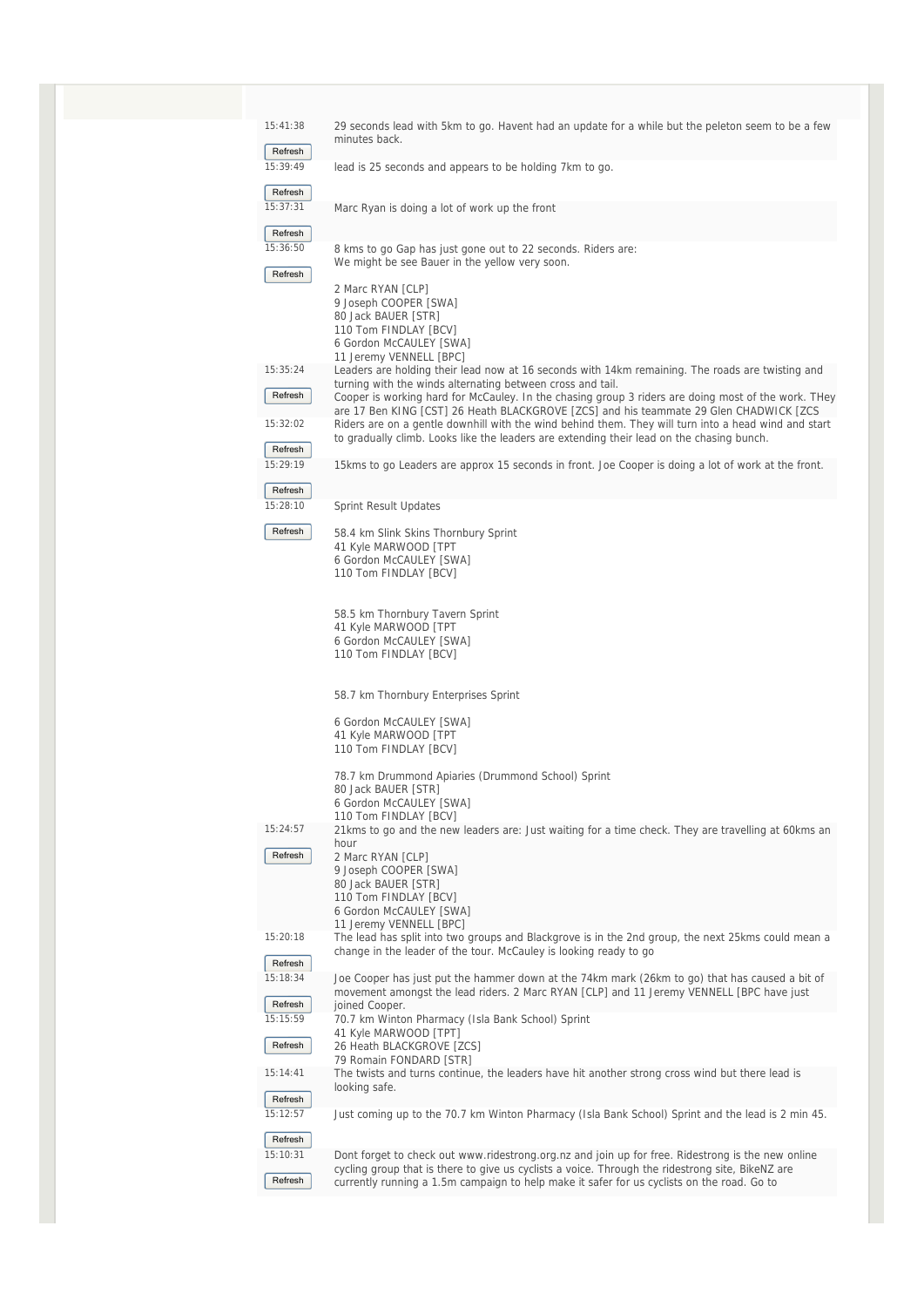| Web Design by Flatout © 2009 |                     | www.ridestrong.org.nz for more information.                                                                                                                |
|------------------------------|---------------------|------------------------------------------------------------------------------------------------------------------------------------------------------------|
| Southland.                   | 15:06:43            | Subway-Avanti rider 10 Joshua ENGLAND has also just peeled off from the lead bunch. Theres 36kms                                                           |
|                              | Refresh             | left to go.<br>Subway-Avanti still have 2 time Tour of Southland winner Gordy McCauley up in the break and recent                                          |
|                              | 15:04:36            | Tour of New Caledonia winner Joe Cooper from Wellington.<br>hope your enjoying this afternoons coverage Glen while your working hard with Corey and Damian |
|                              |                     | with the Colourplus boys.                                                                                                                                  |
|                              | Refresh             |                                                                                                                                                            |
|                              | 15:03:22            | At 63kms 68 Mathew GORTER [PNT has just dropped off the lead bunch.<br>Now in the lead are:                                                                |
|                              | Refresh             |                                                                                                                                                            |
|                              |                     | 2 Marc RYAN [CLP]                                                                                                                                          |
|                              |                     | 9 Joseph COOPER [SWA]                                                                                                                                      |
|                              |                     | 41 Kyle MARWOOD [TPT]<br>10 Joshua ENGLAND [SWA]                                                                                                           |
|                              |                     | 17 Ben KING [CST]                                                                                                                                          |
|                              |                     | 80 Jack BAUER [STR]                                                                                                                                        |
|                              |                     | 28 Westley GOUGH [ZCS]<br>110 Tom FINDLAY [BCV]                                                                                                            |
|                              |                     | 41 Kyle MARWOOD [TPT]                                                                                                                                      |
|                              |                     | 6 Gordon McCAULEY [SWA]<br>29 Glen CHADWICK [ZCS]                                                                                                          |
|                              |                     | 26 Heath BLACKGROVE [ZCS]                                                                                                                                  |
|                              |                     | 11 Jeremy VENNELL [BPC]                                                                                                                                    |
|                              |                     | 12 Peter LATHAM [BPC]<br>79 Romain FONDARD [STR]                                                                                                           |
|                              |                     | 105 Sam STEELE [STT]                                                                                                                                       |
|                              | 15:01:26            | Just as well we are in a controlled race. At the speeds these lead riders are going theyd be up for a                                                      |
|                              | Refresh             | speeding ticket in a built up area.                                                                                                                        |
|                              | 14:58:35            | Riders have passed through Thornbury (58km) and have made another turn into the cross winds with                                                           |
|                              | Refresh             | the time gap being 2 minutes 15. Just over 40km remaining in the stage.                                                                                    |
|                              | 14:55:38            | After 56kms the leaders just rode a tough km into extreme cross winds. Despite the winds the lead                                                          |
|                              | Refresh             | keeps growing now at 2min 10.                                                                                                                              |
|                              | 14:54:24            | Updated sprint results:                                                                                                                                    |
|                              | Refresh             | 47.8 km Aparima Tavern Sprint                                                                                                                              |
|                              |                     | 29 Glen CHADWICK [ZCS]                                                                                                                                     |
|                              |                     | 41 Kyle MARWOOD [TPT                                                                                                                                       |
|                              |                     | 10 Joshua ENGLAND [SWA]                                                                                                                                    |
|                              |                     |                                                                                                                                                            |
|                              |                     | 48.2 km Riverton Supervalue Sprint *Bonus<br>79 Romain FONDARD [STR]                                                                                       |
|                              |                     | 41 Kyle MARWOOD [TPT                                                                                                                                       |
|                              | 14:51:16            | 10 Joshua ENGLAND [SWA]                                                                                                                                    |
|                              |                     | Result from the first sprint of the stage:<br>19.4 km Orepuki Tavern Sprint                                                                                |
|                              | Refresh             |                                                                                                                                                            |
|                              |                     | 41 Kyle MARWOOD [TPT]<br>6 Gordon McCAULEY [SWA]                                                                                                           |
|                              |                     | 17 Ben KING [CST]                                                                                                                                          |
|                              | 14:49:59            | Last year this stage was shortened due to the weather and was won by eventual Tour winner Hayden                                                           |
|                              | Refresh             | Roulston.                                                                                                                                                  |
|                              | 14:44:44            | 49.2 km Riverton Pharmacy Sprint results                                                                                                                   |
|                              |                     |                                                                                                                                                            |
|                              |                     | 41 Kyle MARWOOD [TPT]                                                                                                                                      |
|                              | Refresh             | 79 Romain FONDARD [STR]<br>80 Jack BAUER [STR]                                                                                                             |
|                              | 14:44:12            |                                                                                                                                                            |
|                              |                     | mark                                                                                                                                                       |
|                              | Refresh<br>14:42:01 | Word from the locals is that Mrs Clarkes is the best spot in Riverton to get a coffee.                                                                     |
|                              |                     |                                                                                                                                                            |
|                              | Refresh             |                                                                                                                                                            |
|                              | 14:41:08            | Just arrived in Riverton (46km) and the lead is now 1 min 35. Riders in the lead bunch are:<br>2 Marc RYAN [CLP]                                           |
|                              | Refresh             | 9 Joseph COOPER [SWA]                                                                                                                                      |
|                              |                     | 68 Mathew GORTER [PNT                                                                                                                                      |
|                              |                     | 41 Kyle MARWOOD [TPT]                                                                                                                                      |
|                              |                     | 10 Joshua ENGLAND [SWA]<br>17 Ben KING [CST]                                                                                                               |
|                              |                     | Behind the leading group of riders there are 25 riders chasing hard and we have just hit the half way<br>80 Jack BAUER [STR]                               |
|                              |                     | 28 Westley GOUGH [ZCS]<br>110 Tom FINDLAY [BCV]                                                                                                            |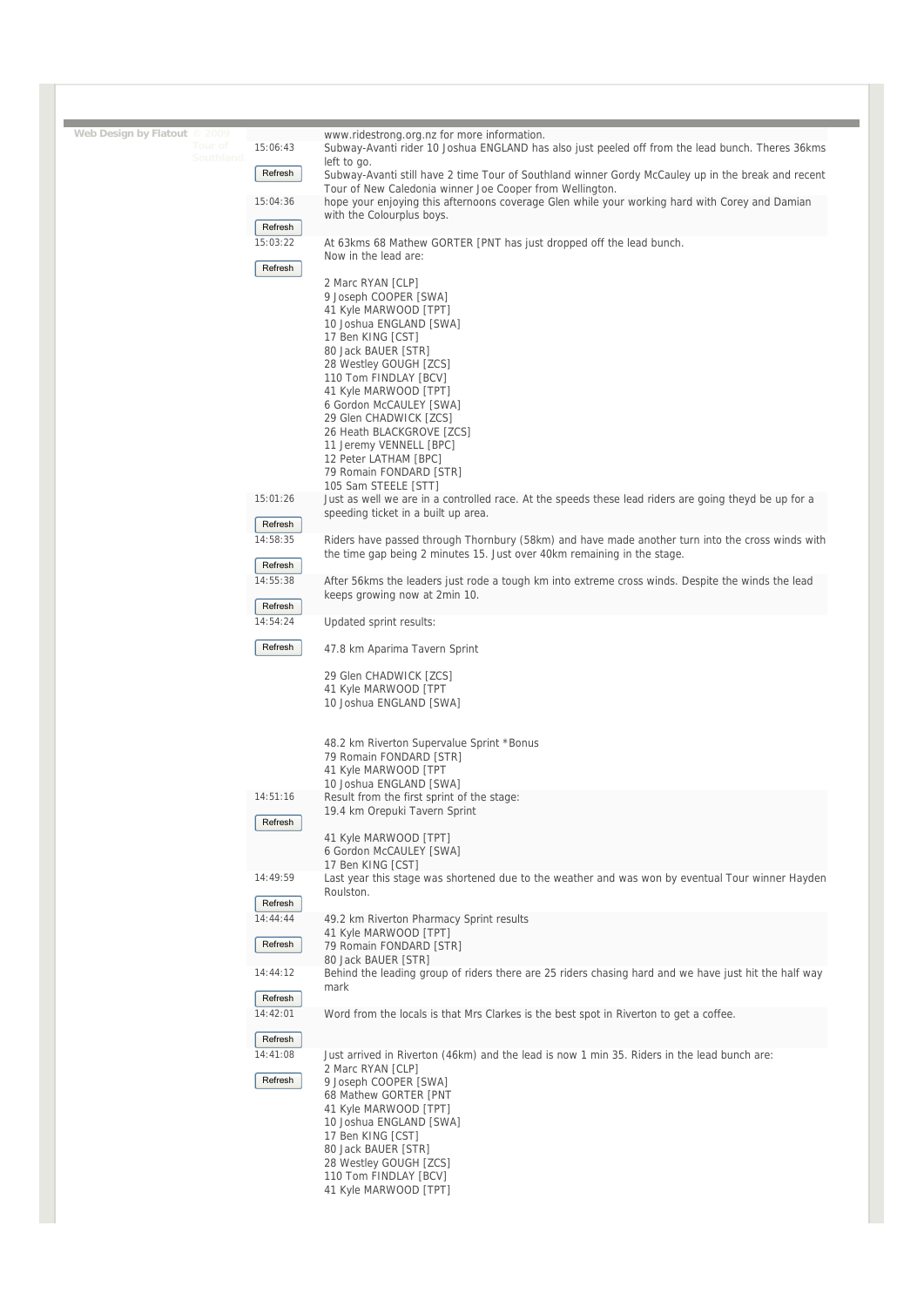|                                                                                 |          | 6 Gordon McCAULEY [SWA]                                                                                                                        |
|---------------------------------------------------------------------------------|----------|------------------------------------------------------------------------------------------------------------------------------------------------|
| Home   Sponsors   Course Information                                            |          | 29 Glen CHADWICK [ZCS]                                                                                                                         |
| Commentary and Results   Tour Teams<br>Classification Info   Tour Riders   Tour |          | 26 Heath BLACKGROVE [ZCS]<br>11 Jeremy VENNELL [BPC]                                                                                           |
| Competitions   Tour Media   Schools                                             |          | 12 Peter LATHAM [BPC]                                                                                                                          |
| Race Manual and Booklet   Officials                                             |          | 79 Romain FONDARD [STR]                                                                                                                        |
| Tour Gallery   Tour Links   Past Tours  <br>History   Contacts   Sitemap        |          | 105 Sam STEELE [STT]                                                                                                                           |
|                                                                                 | 14:40:02 | 43.6 km Bay Road Service Centre (Longwood) Hill Climb results                                                                                  |
|                                                                                 | Refresh  |                                                                                                                                                |
|                                                                                 |          | 17 Ben KING [CST]<br>29 Glen CHADWICK [ZCS]                                                                                                    |
|                                                                                 |          | 26 Heath BLACKGROVE [ZCS]                                                                                                                      |
|                                                                                 | 14:38:46 | 36.8 km Colac Bay Tavern And Camping Ground Sprint result                                                                                      |
|                                                                                 |          |                                                                                                                                                |
|                                                                                 | Refresh  | 41 Kyle MARWOOD [TPT                                                                                                                           |
|                                                                                 |          | 11 Jeremy VENNELL [BPC]                                                                                                                        |
|                                                                                 |          | 10 Joshua ENGLAND [SWA]                                                                                                                        |
|                                                                                 | 14:38:20 | 17 Ben KING [CST] has broken away from the lead bunch at 42km leading into the Longwood Hill.                                                  |
|                                                                                 |          | but perhaps just for kom points as he is currently wearing the kom leaders jersey. He is about to be                                           |
|                                                                                 | Refresh  | caught. The lead has extended to 1 min 33.                                                                                                     |
|                                                                                 | 14:34:14 | Its all go now the lead bunch are averaging speeds nearing 70kms per hour. This is an incredible<br>display by the classy riders at the front. |
|                                                                                 | Refresh  |                                                                                                                                                |
|                                                                                 | 14:31:08 | The leaders have just turned at Colac bay at the 37km mark. The leaders now have the wind behind                                               |
|                                                                                 |          | them and have a 1min and 15 second lead.                                                                                                       |
|                                                                                 | Refresh  |                                                                                                                                                |
|                                                                                 |          | Leaders are<br>2 Marc RYAN [CLP]                                                                                                               |
|                                                                                 |          | 9 Joseph COOPER [SWA]                                                                                                                          |
|                                                                                 |          | 68 Mathew GORTER [PNT                                                                                                                          |
|                                                                                 |          | 41 Kyle MARWOOD [TPT]                                                                                                                          |
|                                                                                 |          | 10 Joshua ENGLAND [SWA]                                                                                                                        |
|                                                                                 |          | 17 Ben KING [CST]<br>80 Jack BAUER [STR]                                                                                                       |
|                                                                                 |          | 28 Westley GOUGH [ZCS]                                                                                                                         |
|                                                                                 |          | 110 Tom FINDLAY [BCV]                                                                                                                          |
|                                                                                 |          | 41 Kyle MARWOOD [TPT]                                                                                                                          |
|                                                                                 |          | 6 Gordon McCAULEY [SWA]                                                                                                                        |
|                                                                                 |          | 29 Glen CHADWICK [ZCS]<br>26 Heath BLACKGROVE [ZCS]                                                                                            |
|                                                                                 |          | 11 Jeremy VENNELL [BPC]                                                                                                                        |
|                                                                                 |          |                                                                                                                                                |
|                                                                                 |          | 12 Peter LATHAM [BPC]                                                                                                                          |
|                                                                                 |          | 79 Romain FONDARD [STR]                                                                                                                        |
|                                                                                 |          | 105 Sam STEELE [STT]                                                                                                                           |
|                                                                                 | 14:17:52 | The biggest mover up the PowerNet General Classification on stage 4 was number 68 Mathew                                                       |
|                                                                                 | Refresh  | <b>GORTER riding for PowerNet</b> , the major sponsor of the 2009 PowerNet Tour of Southland.                                                  |
|                                                                                 |          | He went from 11th @1:18, at the start of stage 4, to 5th @ 44 seconds. Gorter, from Hamilton, is                                               |
|                                                                                 |          | having a really good tour, finishing 11th up Bluff Hill on Monday. He is only 15 seconds off Jeremy                                            |
|                                                                                 |          | VENNELL [BPC] at the start of stage 5.                                                                                                         |
|                                                                                 | 14:13:53 | 42 second lead after 23kms to the following riders. The big hitters are all in there and this could be                                         |
|                                                                                 | Refresh  | the most defining break of the tour. Once these guys hit the turn at Colac Bay they will have the                                              |
|                                                                                 |          | wind behind them and they will be virtually unstoppable                                                                                        |
|                                                                                 |          | 2 Marc RYAN [CLP]                                                                                                                              |
|                                                                                 |          | 9 Joseph COOPER [SWA]                                                                                                                          |
|                                                                                 |          | 68 Mathew GORTER [PNT                                                                                                                          |
|                                                                                 |          | 41 Kyle MARWOOD [TPT]                                                                                                                          |
|                                                                                 |          | 10 Joshua ENGLAND [SWA]<br>17 Ben KING [CST]                                                                                                   |
|                                                                                 |          | 80 Jack BAUER [STR]                                                                                                                            |
|                                                                                 |          | 28 Westley GOUGH [ZCS]                                                                                                                         |
|                                                                                 |          | 29 Glen CHADWICK [ZCS]                                                                                                                         |
|                                                                                 |          | 110 Tom FINDLAY [BCV]                                                                                                                          |
|                                                                                 |          | 41 Kyle MARWOOD [TPT]                                                                                                                          |
|                                                                                 |          | 6 Gordon McCAULEY [SWA]<br>7 Hayden GODFREY [SWA]                                                                                              |
|                                                                                 |          | 26 Heath BLACKGROVE [ZCS]                                                                                                                      |
|                                                                                 |          | 11 Jeremy VENNELL [BPC]                                                                                                                        |
|                                                                                 |          | 12 Peter LATHAM [BPC]                                                                                                                          |
|                                                                                 |          | 79 Romain FONDARD [STR]                                                                                                                        |
|                                                                                 | 14:11:23 | One more addition to the group of lead riders and its 79 Romain FONDARD [STR]                                                                  |
|                                                                                 | Refresh  |                                                                                                                                                |
|                                                                                 | 14:11:04 | After 15km there are 8 rides off the front followed by another 25 and two bunches further back.                                                |
|                                                                                 |          |                                                                                                                                                |
|                                                                                 | Refresh  | The cellular signal is not very good around here so please be patient.                                                                         |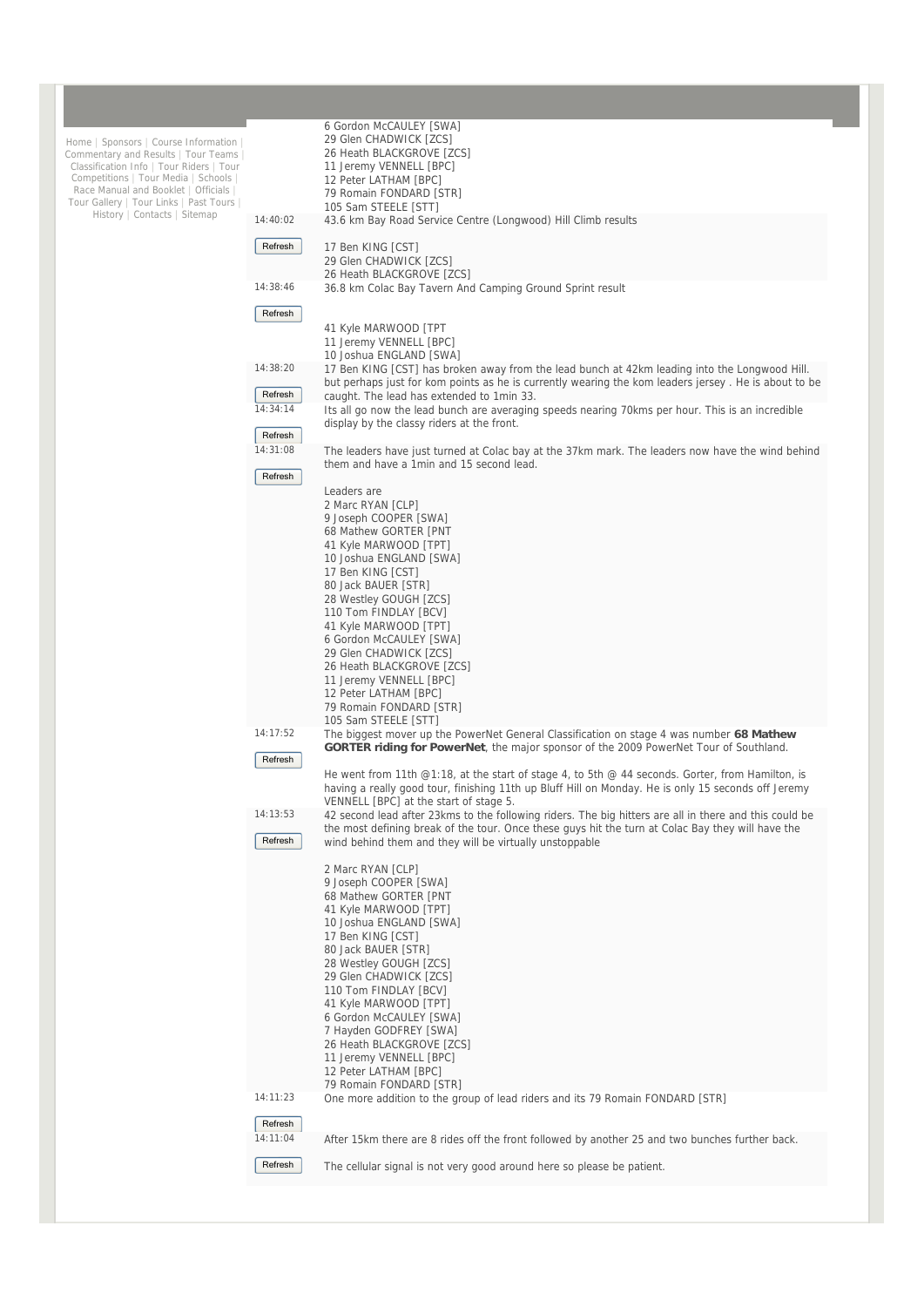| 14:09:36            | Riders are coming through the township of Orepuki at 19km and the rain has just arrived. The                                                                                                         |
|---------------------|------------------------------------------------------------------------------------------------------------------------------------------------------------------------------------------------------|
| Refresh             | leaders are:<br>2 Marc RYAN [CLP]                                                                                                                                                                    |
|                     | 9 Joseph COOPER [SWA]<br>68 Mathew GORTER [PNT                                                                                                                                                       |
|                     | 41 Kyle MARWOOD [TPT]<br>10 Joshua ENGLAND [SWA]                                                                                                                                                     |
|                     | 17 Ben KING [CST]                                                                                                                                                                                    |
|                     | 80 Jack BAUER [STR]<br>28 Westley GOUGH [ZCS]                                                                                                                                                        |
|                     | 29 Glen CHADWICK [ZCS]<br>110 Tom FINDLAY [BCV]                                                                                                                                                      |
|                     | 41 Kyle MARWOOD [TPT]<br>6 Gordon McCAULEY [SWA]                                                                                                                                                     |
|                     | 7 Hayden GODFREY [SWA]                                                                                                                                                                               |
|                     | 26 Heath BLACKGROVE [ZCS]<br>11 Jeremy VENNELL [BPC]                                                                                                                                                 |
| 14:05:33            | 12 Peter LATHAM [BPC]<br>After 15kms the scenery is telling the story. Judging by the angle the trees are holding themselves up                                                                      |
| Refresh             | at wind is a pretty common occurrence on this stretch of road.<br>Reception is not good on this stretch of road but we will update you as we can.                                                    |
|                     | There are 8 riders off the front with a small gap to 25 riders and then 2 bunches following.                                                                                                         |
| 13:51:12            | Lots of early action<br>no 90 Sheldon GORTER and 18 Brad HAII are now having a crack.                                                                                                                |
| Refresh             | 59 David TREACEY is attempting to bridge across to them.<br>Sheldon is Matt Gorters brother. Sheldon made the call of the night at the teams presentation on                                         |
|                     | Sunday. When asked if he was participating in Movember, Sheldon answered that he was trying and<br>had been since he was born!                                                                       |
|                     | The usual suspects are working at the front of the peleton Zookeepers-Cycle Surgery and Subway-                                                                                                      |
| 13:46:31            | Avanti.                                                                                                                                                                                              |
|                     | Acknowledgement should be made of the hard work PowerNet rider 68 Mathew GORTER [PNT] put in<br>during stage 4. Matt from the mighty Waikato was one of the 6 lead riders for the final 20kms but    |
| Refresh             | unfortunately we missed picking up his number. So well done Matt and good to see you out there at<br>the front in the naming sponsors kit!                                                           |
| 13:44:07            | After a couple of Kms 3 riders are off the front<br>16 Mark LANGLANDS [CST100 David AYRE [WMP]110 Tom FINDLAY [BCV]                                                                                  |
| Refresh<br>13:41:29 | Paul Odlin is near the front. Benchmark Team and Praties from Australia are working up there as                                                                                                      |
| Refresh             | well.                                                                                                                                                                                                |
| 13:41:28            | Paul Odlin is near the front. Benchmark Team and Praties from Australia are working up there as                                                                                                      |
| Refresh             | well.                                                                                                                                                                                                |
| 13:39:23            | An update of a rider withdrawal following Stage 4 116 Logan EDGAR [SWH] is out of the Tour.                                                                                                          |
| Refresh<br>13:38:14 | Riders are racing!                                                                                                                                                                                   |
| Refresh             |                                                                                                                                                                                                      |
| 13:37:46            | Last year riders missed this part of the tour due to the wild weather. The winds are strong today as                                                                                                 |
| Refresh             | well so heres hoping everyone stays upright.<br>Riders will experience cross winds until they reach the coast at Colac Bay at approx 36kms. When the                                                 |
| 13:35:23            | riders turn at the Bay they will then have a tail wind and you can expect them to be flying.<br>welcome to stage 5. riders are on the start line ready for the start of the 101km stage. There is no |
| Refresh             | neutralized start the riders will be racing straight away and judging by the winds the speedos will be<br>clocking some very fast km/hr readings!                                                    |
| 13:13:27            | <b>Heath Blackgrove</b> is in the <b>PowerNet</b> Tour leader in the Yellow jersey 14 seconds ahead of Jack<br>Bauer.                                                                                |
| Refresh             | Patrick Bevin is wearing the Green jersey of the Harcourts Sprint Ace                                                                                                                                |
|                     | Michael Vink is the Under 23 leader with the PSIS Pink jersey.                                                                                                                                       |
|                     |                                                                                                                                                                                                      |
|                     | <b>Ben King</b> is the leader in the Red and White Polka Dot jersey of the <b>Hydraulink King of the</b><br><b>Mountains (KOM)</b>                                                                   |
|                     | Zookeepers - Cycle Surgery are leading the Wensleys Avanti Plus Teams Classification 15                                                                                                              |
|                     | seconds ahead of Bissell Pro Cycling with Colourplus third @ 01:49.                                                                                                                                  |
| 11:00:00            | Welcome to the LIVE TEXT Commentary for stage 5 in the 53rd PowerNet Tour of Southland.<br>Commentary provided by Tony Corkill (PowerNet) & Rachael Neutze (BikeNZ)                                  |
| Refresh             | This stage is sponsored by Winton Hotel & Pub Charity Inc                                                                                                                                            |
|                     | Stage 5 is 101.7km. The route is as follows: Tuatapere - Orepuki - Riverton - Thornbury -                                                                                                            |

**SPRINTS/KOM Hill Climbs**

**Isla Bank - Drummond - Winton (Winton Hotel, Bottom Pub)**